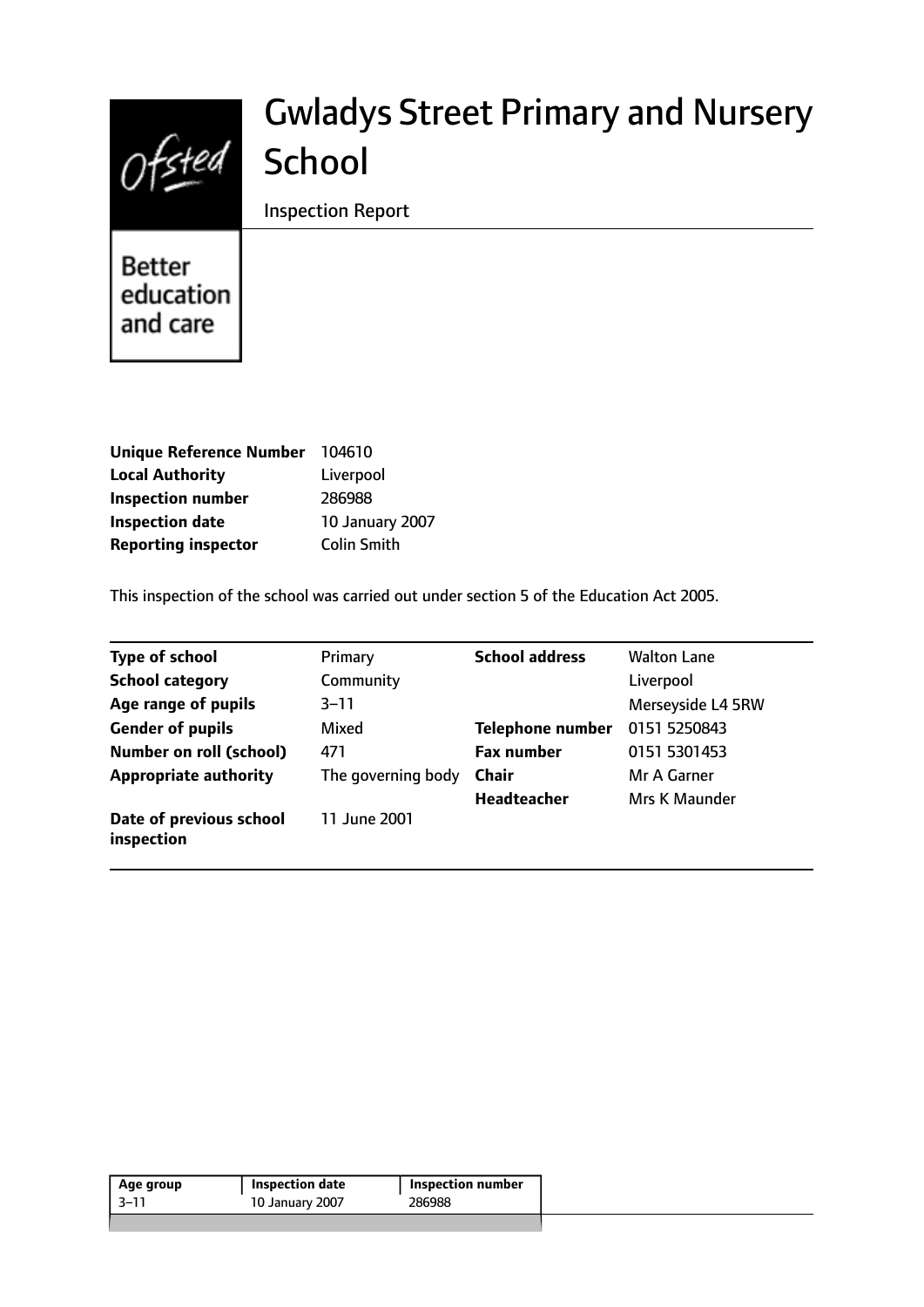© Crown copyright 2007

Website: www.ofsted.gov.uk

This document may be reproduced in whole or in part for non-commercial educational purposes, provided that the information quoted is reproduced without adaptation and the source and date of publication are stated.

Further copies of this report are obtainable from the school. Under the Education Act 2005, the school must provide a copy of this report free of charge to certain categories of people. A charge not exceeding the full cost of reproduction may be made for any other copies supplied.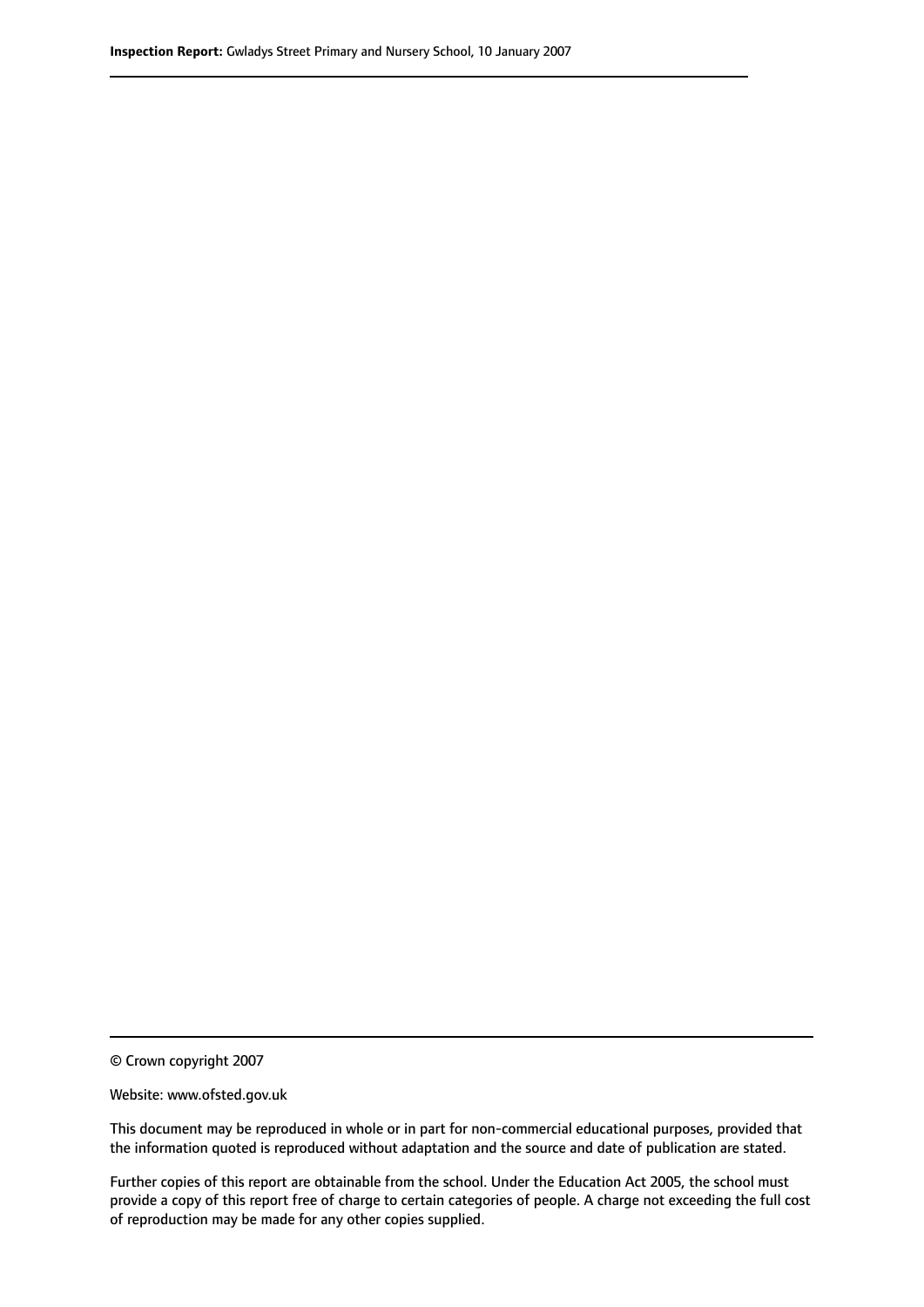# **Introduction**

The inspection was carried out by one Additional Inspector.

## **Description of the school**

Gwladys Street is a large primary school. The proportion of children entitled to free school meals is well above average, which reflects the degree of social disadvantage in the area. The proportion of children with learning difficulties and/or disabilities is broadly average. The vast majority of children are White British heritage. A small number are from Black African and Chinese heritage but only a very small number are at an early stage of learning English.

#### **Key for inspection grades**

| Outstanding  |
|--------------|
| Good         |
| Satisfactory |
| Inadequate   |
|              |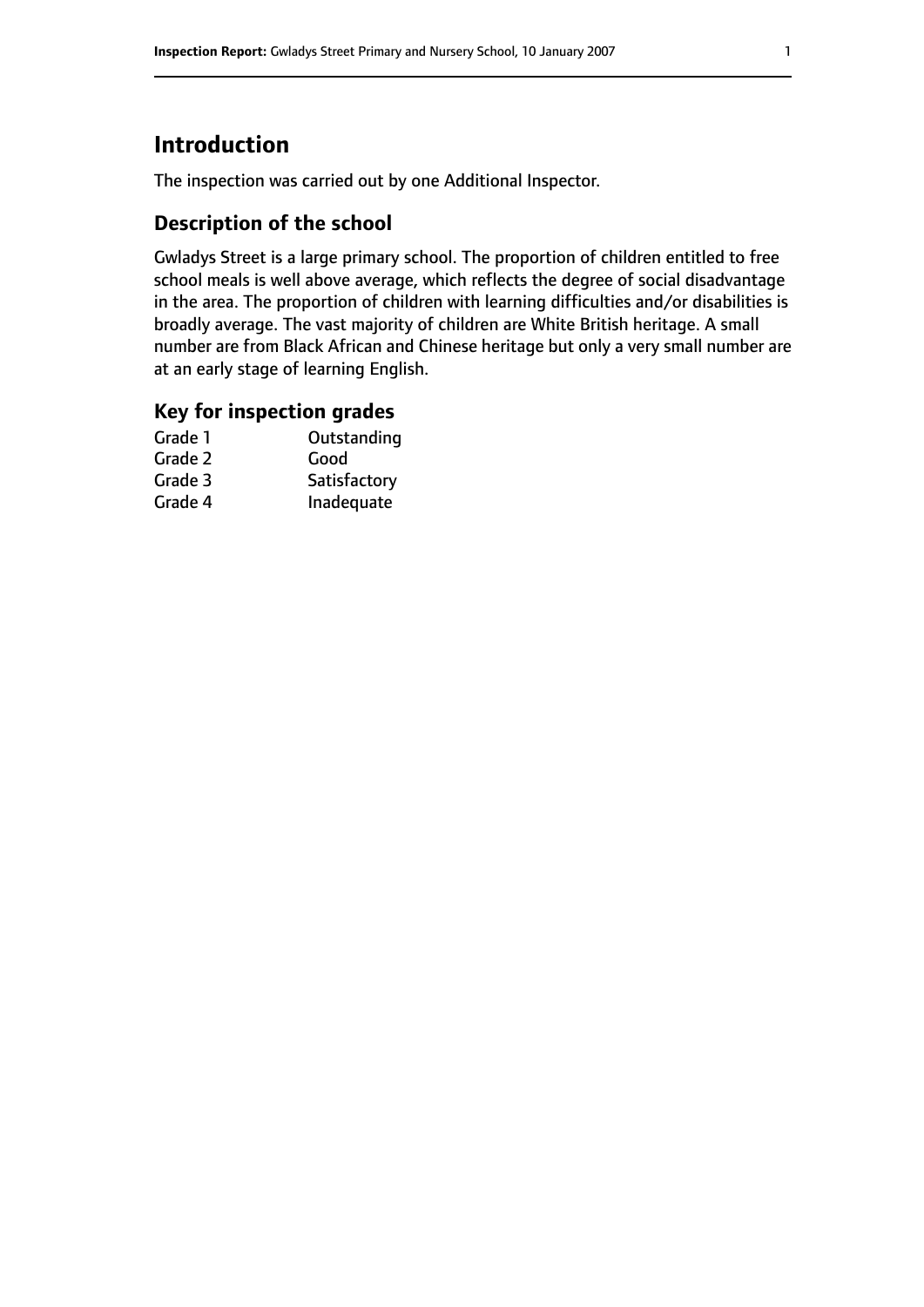# **Overall effectiveness of the school**

#### **Grade: 2**

The school's overall effectiveness and value for money provided are good. Parents and pupils have a high regard for the school and it has a deserved good reputation. In the words of one parent, but embracing the views of many, 'The school's very good ethos promotes achievement for all.' Providing a high level of care for pupils is paramount, particularly in raising their self-esteem and ensuring their safety. They are valued as individuals and always treated with kindness and respect. This helps many pupils to overcome initial difficulties and influences the way they behave towards each other. Their personal development is good and their behaviour very good. They enjoy school, become responsible learners, develop an excellent awareness ofsafe and healthy lifestyles and are well prepared for the future. Nevertheless, low rates of attendance remain a problem, which adversely affects the achievement of some children, often from the same few families.

Achievement is largely good. The good Foundation Stage education provided enables children to make a positive start. Many children enter Nursery with attainment lower than expected for their age. Good teaching helps them to catch up. By the end of Key Stage 1, standards are in line with national averages. Most pupils make good progress from Years 3 to 6, and standards are above average by the end of Key Stage 2. Pupils with learning difficulties achieve well in response to the good quality additional support provided. However, a minority of more able pupils do not reach the higher levels of which they are capable because the work provided is not challenging enough to fully extend their learning.

The school benefits from good leadership. Careful watch is maintained over the work of the school to ensure that the good teaching and effective curriculum provided are maintained. Consequently, the headteacher and staff have a clear understanding of the school's strengths and areas for improvement. The school's self-evaluation is accurate in every aspect, apart from standards and achievement, which the school modestly judged as satisfactory. This is largely because there is no complacency and staff can see potential improvements in the progress of some of the more able pupils. The attention given to information and communications technology (ICT) and English has been rewarded by notable improvements since the previous inspection. This illustrates the school's good capacity for further improvement.

#### **What the school should do to improve further**

- Increase the challenge for the more able pupils to enable all of them to achieve the higher levels of which they are capable.
- Work with their parents to improve the attendance of a minority of pupils.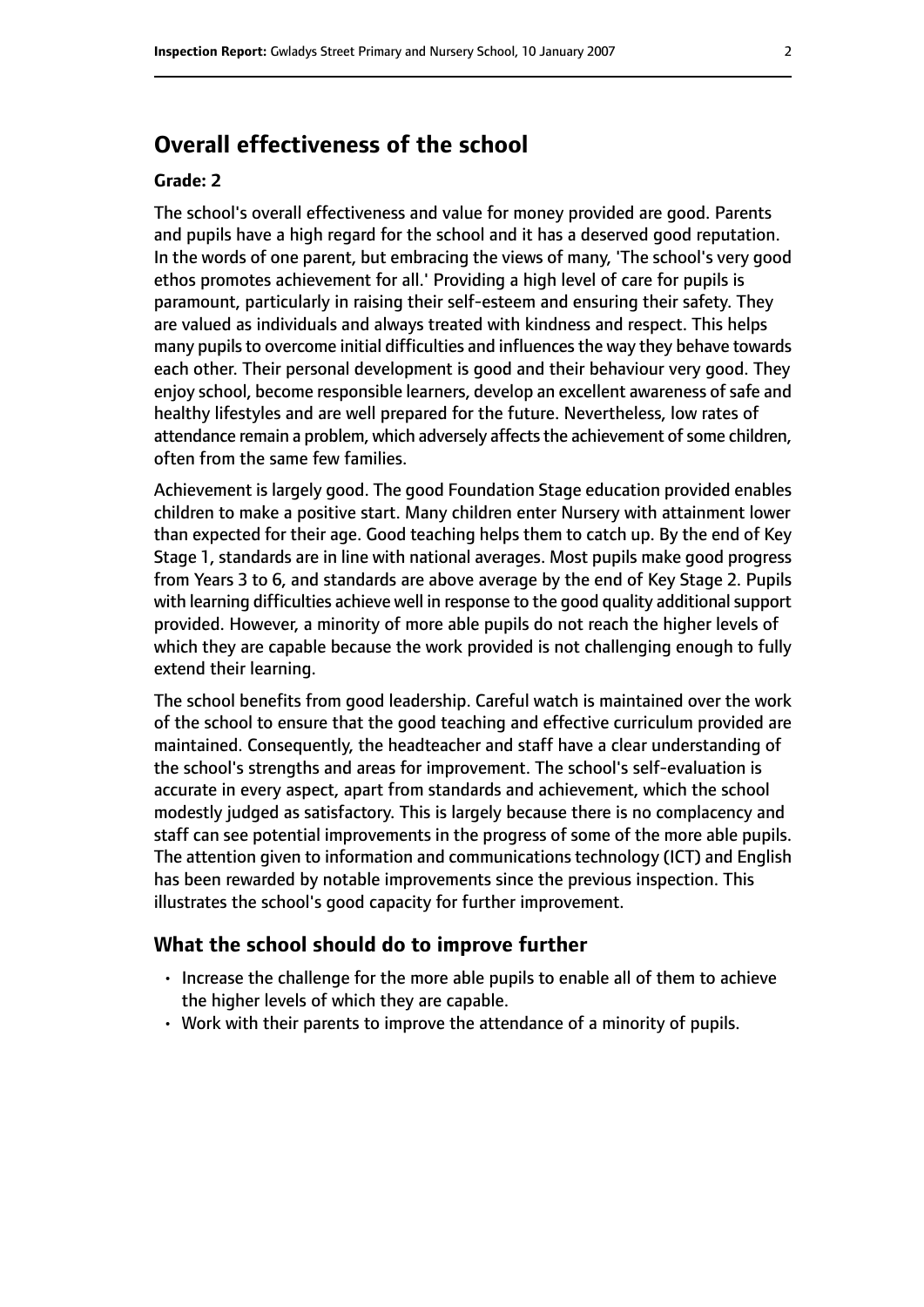## **Achievement and standards**

#### **Grade: 2**

From a low starting point, children in the Nursery and Reception classes make good progress. The majority reach the learning goals expected, apart from those for communication and language, which still elude one third of the children. Good progress through Years 1 and 2 enable pupils to catch up and reach average standards in reading, writing and mathematics by the end of Key Stage 1. Standards by the end of Key Stage 2 have been above average for four out of the past five years. The school's challenging targets are invariably met. In recent years, achievement in mathematics and science has been good but only satisfactory in English. This is because pupils' writing skills have been well below their skills in reading. Enriching pupils' reading and providing stimulating activities such as drama to fuel their imagination have paid off. The school's 2006 results in writing are much higher and closer to reading than they are nationally. Boys and pupils from minority ethnic groups achieve equally as well as others. However, a quarter of the more able pupils, having achieved higher levels in Key Stage 1, do not reach the equivalent higher levels at the end of Key Stage 2.

# **Personal development and well-being**

#### **Grade: 2**

The school's very positive ethos encourages pupils to show courtesy and consideration towards others. As one pupil remarked, 'We look after each other.' The vast majority of pupils behave very well. Their spiritual, moral, social and cultural development is good. Even the most vulnerable pupils learn to understand their feelings and appreciate the views of others. Pupils acquire a mature understanding of right and wrong and develop a pronounced dislike for bullying and racism. They understand and show respect for other cultures in response to visits to faith centres and multicultural awareness weeks. They relish opportunities to take responsibility, for example, by acting as 'buddies' to lonely schoolmates and making decisions within the school council. Their excellent awareness of the importance of healthy and safe lifestyles is recognised in the school's achievement of 'Healthy Schools' status. Pupils' basic skills and capacity to work harmoniously prepares them well for the future. Attendance is below the national average, despite the school's strenuous efforts to improve it. However, if it were not for the frequent absences of children from a small number of families, attendance would match the national average. The vast majority of pupils attend regularly.

# **Quality of provision**

#### **Teaching and learning**

#### **Grade: 2**

Pupils are very well managed. Lessons are calm and purposeful. Pupils try hard and present their work neatly. Activities are very well organised and interesting. In this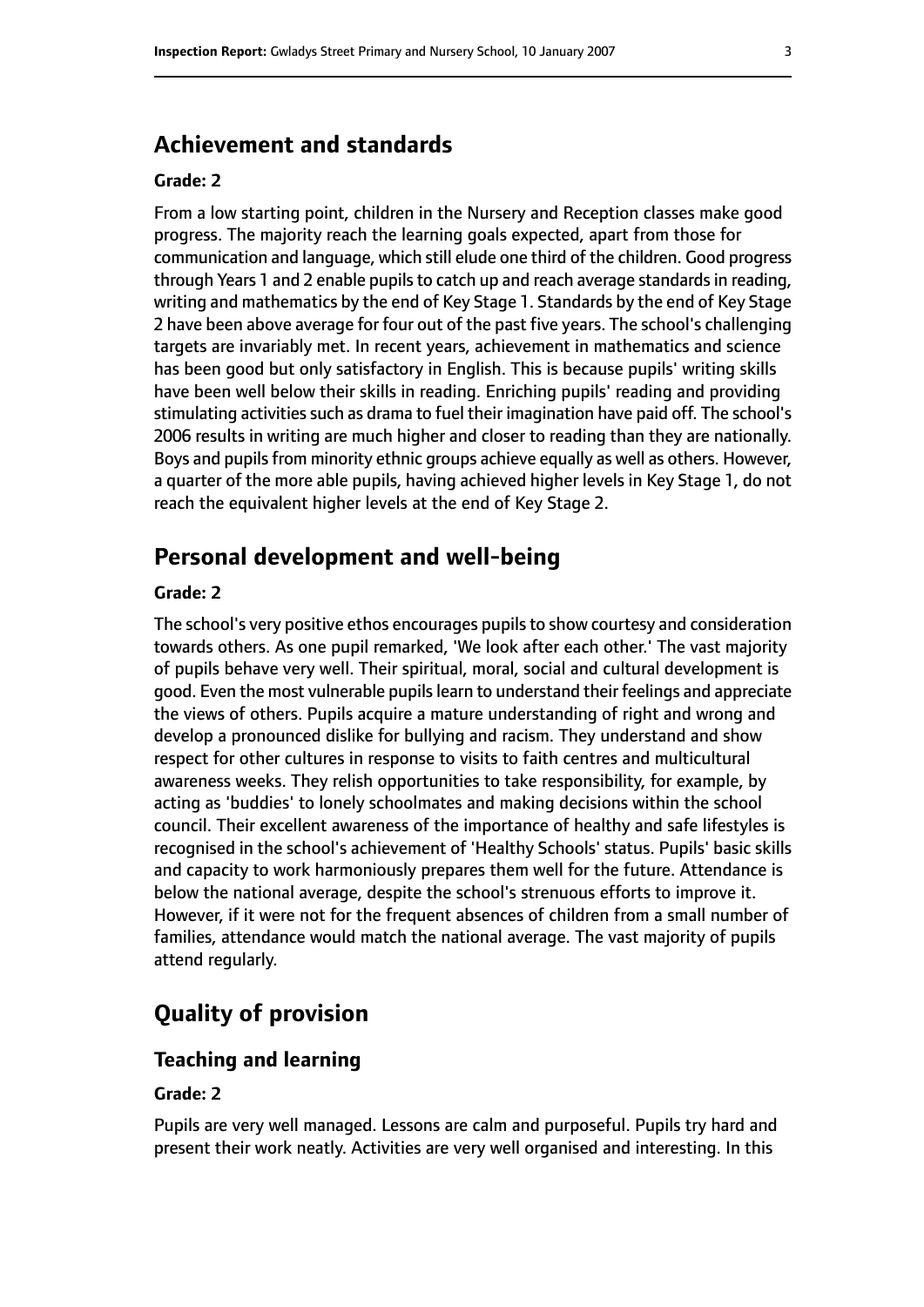setting, teachers are able to concentrate on the needs of a particular group of pupils, whilst others work independently. For example, some Reception children became absorbed in investigating shells, leaving the teacher to improve other children's phonic skills. New ideas are very clearly explained. Teachers often use interactive white boards to make learning visual and they question pupils thoroughly to probe their understanding. Pupils' learning is regularly and thoroughly assessed. The information is used well in the Foundation Stage and infant classes to provide tasks well matched to pupils' different levels of understanding. In literacy and numeracy, junior pupils are taught in sets according to ability. This goes some way towards catering for their different learning needs. However, teachers do not plan additional challenges for the most able pupils in each set. This is why some of the more able pupils do not fulfil their potential.

#### **Curriculum and other activities**

#### **Grade: 2**

The curriculum provided meets national requirements and includes a wide variety of valuable additional activities. These include visits to cultural centres, visiting authors and artists, and a wide range of out-of-school activities. Such experiences help to compensate for pupils' often limited home experiences and make learning enjoyable. A good personal, social and health education programme raises their awareness of dangers, such as drugs and alcohol and helps them to understand the importance of safe and healthy lifestyles. The curriculum is particularly well adapted to meet the needs of pupils with learning difficulties. The school is now rightly turning its attention to the needs of the gifted and talented pupils by reviewing the way the curriculum is planned.

#### **Care, guidance and support**

#### **Grade: 2**

Pupils are extremely well cared for. By anticipating and minimising any risks staff ensure their safety and well-being. The good links established with outside agencies make a vital contribution to their safeguarding. Vulnerable pupils are particularly well supported. Teachers and dedicated support staff build their confidence and manage their learning and behaviour difficulties very effectively. This successfully removes many of the barriers to learning. As one parent commented, 'One to one support has made a real difference to my child.' Pupils' personal development is very effectively guided. This is evident in their growing independence and very good behaviour. Teachers' mark pupils' work thoroughly and set targets to help them to move forward. However, the school is rightly investigating ways to involve pupils in evaluating and improving their own work.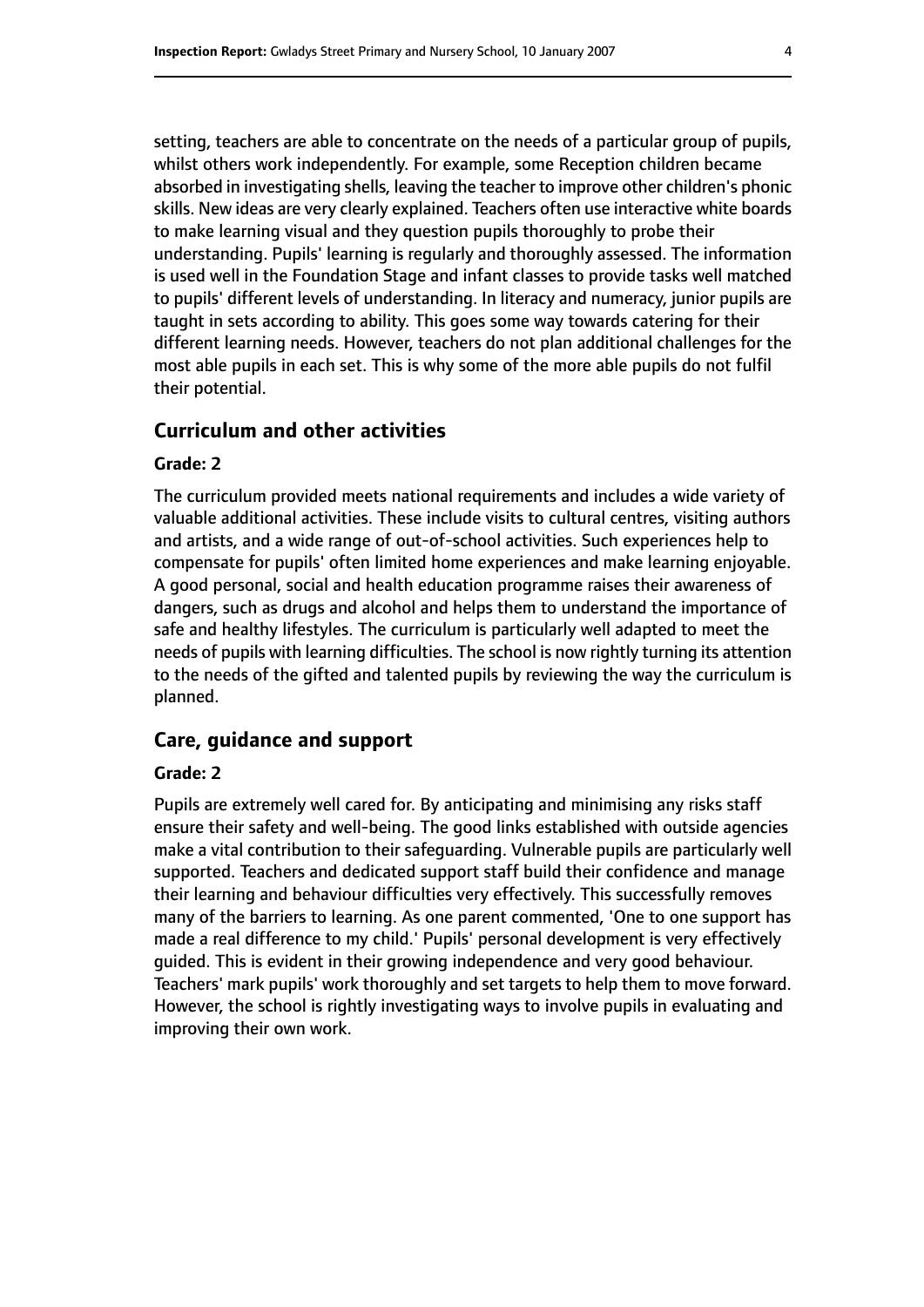# **Leadership and management**

#### **Grade: 2**

The headteacher is an experienced, caring and strong leader. She sets the tone for the school and leads by example. All members of staff share the philosophy that only happy, confident and interested pupils become successful learners. Good personal development paves the way for their good achievement. Teamwork is a strong feature. The school leadership team and subject leaders ensure that the work of the school is kept under constant review. Pupils' progress is carefully analysed and if it falters, additional support is provided to put it back on track. The outcomes of observing lessons and checking pupils' work provide a firm foundation for future planning. Challenging targets are set and progress towards them measured. This largely explains why ICT has improved significantly since the previous inspection and the improvements in writing. In recognition of the need to increase the achievement of some of the more able pupils, a gifted and talented coordinator has been appointed. Governors are kept well informed and provide good support by helping to hold the school to account. The local authority values the school's achievements and is increasingly sharing its good practice with other schools.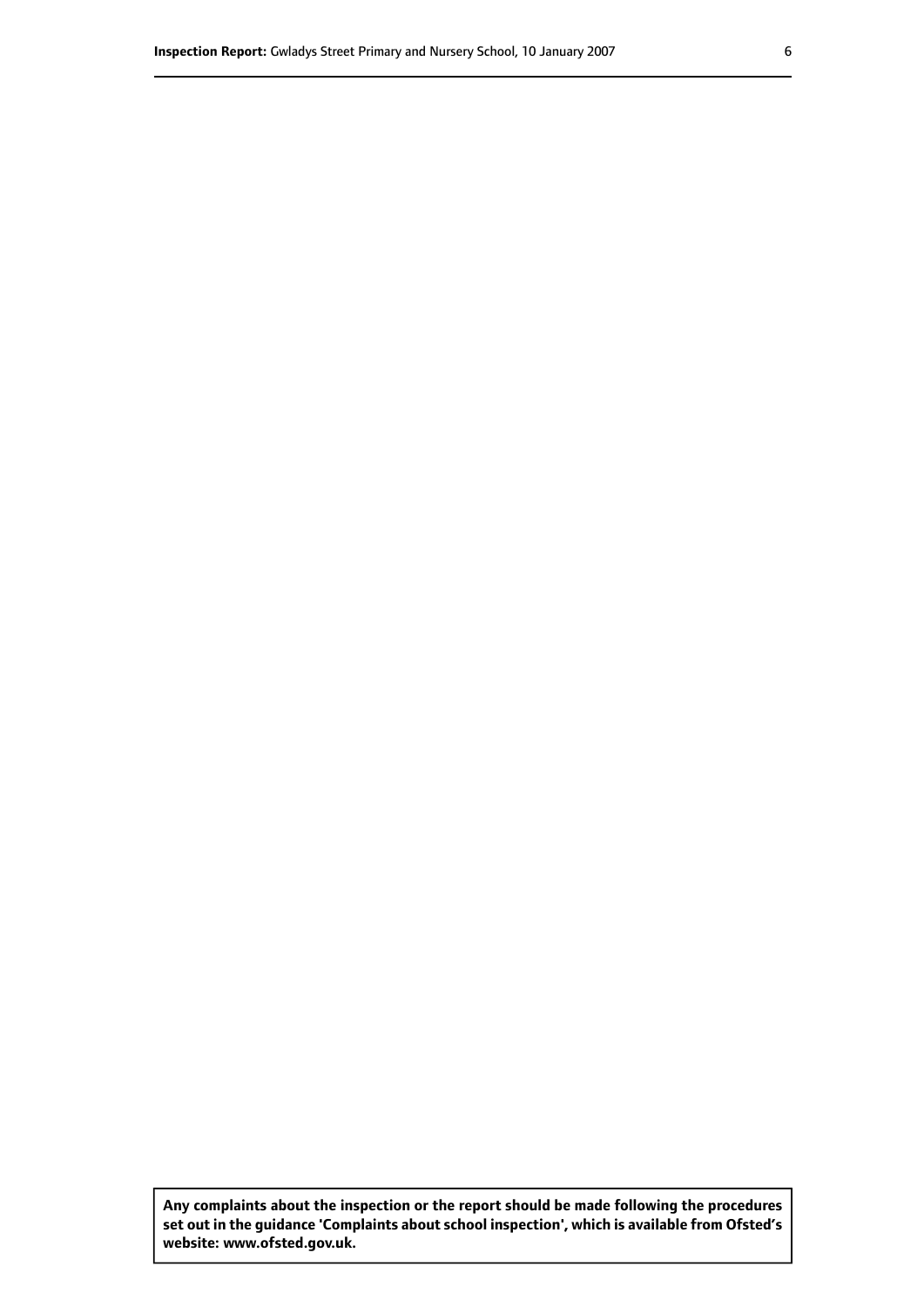# **Inspection judgements**

| Key to judgements: grade 1 is outstanding, grade 2 good, grade 3 satisfactory, and grade 4 | <b>School</b>  |
|--------------------------------------------------------------------------------------------|----------------|
| inadequate                                                                                 | <b>Overall</b> |

# **Overall effectiveness**

| How effective, efficient and inclusive is the provision of education, integrated<br>care and any extended services in meeting the needs of learners? |     |
|------------------------------------------------------------------------------------------------------------------------------------------------------|-----|
| How well does the school work in partnership with others to promote learners'<br>well-being?                                                         |     |
| The quality and standards in the Foundation Stage                                                                                                    |     |
| The effectiveness of the school's self-evaluation                                                                                                    |     |
| The capacity to make any necessary improvements                                                                                                      |     |
| Effective steps have been taken to promote improvement since the last<br>inspection                                                                  | Yes |

## **Achievement and standards**

| How well do learners achieve?                                                                               |  |
|-------------------------------------------------------------------------------------------------------------|--|
| The standards <sup>1</sup> reached by learners                                                              |  |
| How well learners make progress, taking account of any significant variations between<br>groups of learners |  |
| How well learners with learning difficulties and disabilities make progress                                 |  |

## **Personal development and well-being**

| How good is the overall personal development and well-being of the<br>learners?                                  |  |
|------------------------------------------------------------------------------------------------------------------|--|
| The extent of learners' spiritual, moral, social and cultural development                                        |  |
| The behaviour of learners                                                                                        |  |
| The attendance of learners                                                                                       |  |
| How well learners enjoy their education                                                                          |  |
| The extent to which learners adopt safe practices                                                                |  |
| The extent to which learners adopt healthy lifestyles                                                            |  |
| The extent to which learners make a positive contribution to the community                                       |  |
| How well learners develop workplace and other skills that will contribute to<br>their future economic well-being |  |

## **The quality of provision**

| How effective are teaching and learning in meeting the full range of the<br>learners' needs?          |  |
|-------------------------------------------------------------------------------------------------------|--|
| How well do the curriculum and other activities meet the range of needs<br>and interests of learners? |  |
| How well are learners cared for, guided and supported?                                                |  |

 $^1$  Grade 1 - Exceptionally and consistently high; Grade 2 - Generally above average with none significantly below average; Grade 3 - Broadly average to below average; Grade 4 - Exceptionally low.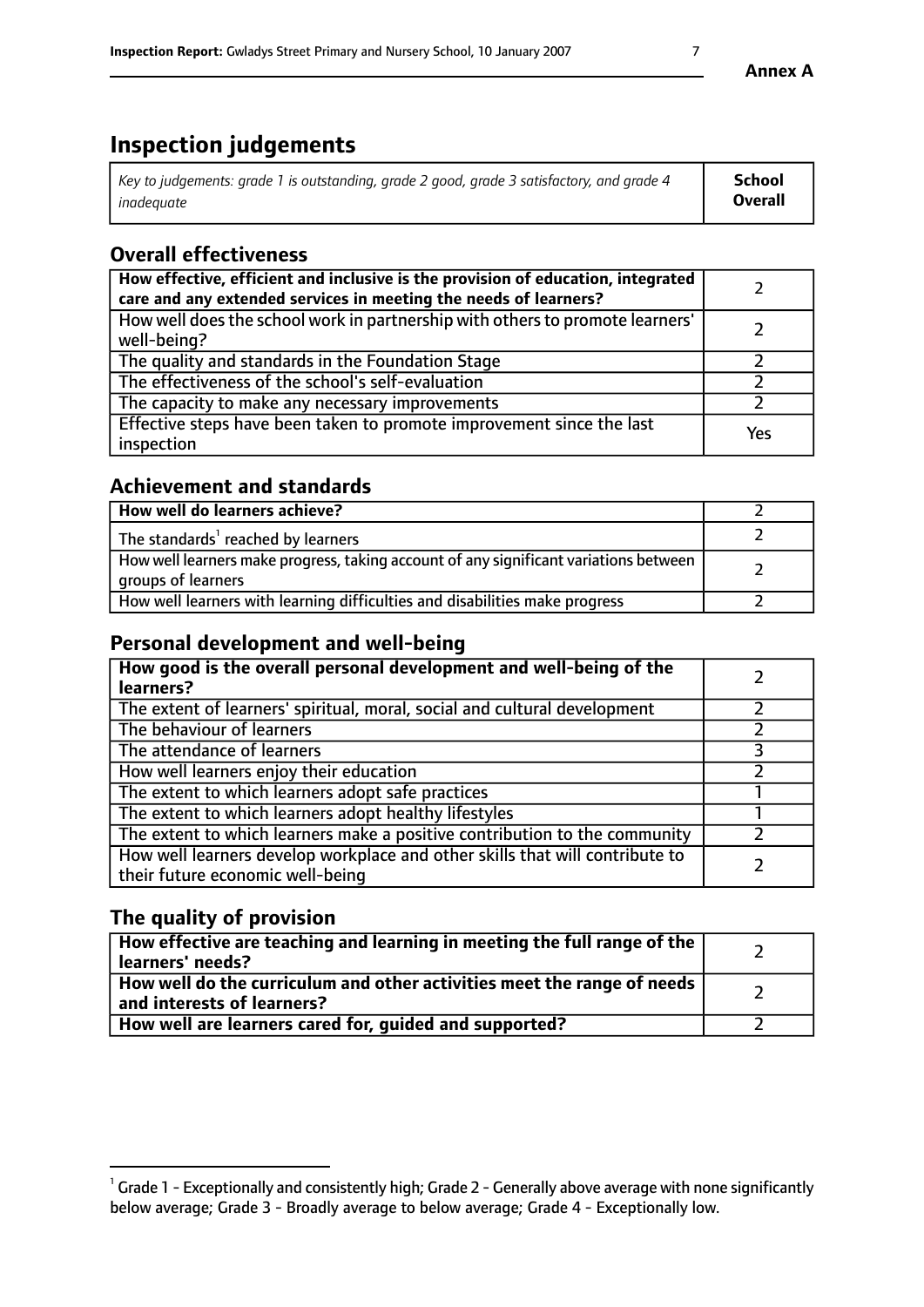# **Leadership and management**

| How effective are leadership and management in raising achievement<br>and supporting all learners?                                              |            |
|-------------------------------------------------------------------------------------------------------------------------------------------------|------------|
| How effectively leaders and managers at all levels set clear direction leading<br>to improvement and promote high quality of care and education |            |
| How effectively performance is monitored, evaluated and improved to meet<br>challenging targets                                                 |            |
| How well equality of opportunity is promoted and discrimination tackled so<br>that all learners achieve as well as they can                     |            |
| How effectively and efficiently resources, including staff, are deployed to<br>achieve value for money                                          |            |
| The extent to which governors and other supervisory boards discharge their<br>responsibilities                                                  |            |
| Do procedures for safequarding learners meet current government<br>requirements?                                                                | <b>Yes</b> |
| Does this school require special measures?                                                                                                      | No         |
| Does this school require a notice to improve?                                                                                                   | <b>No</b>  |